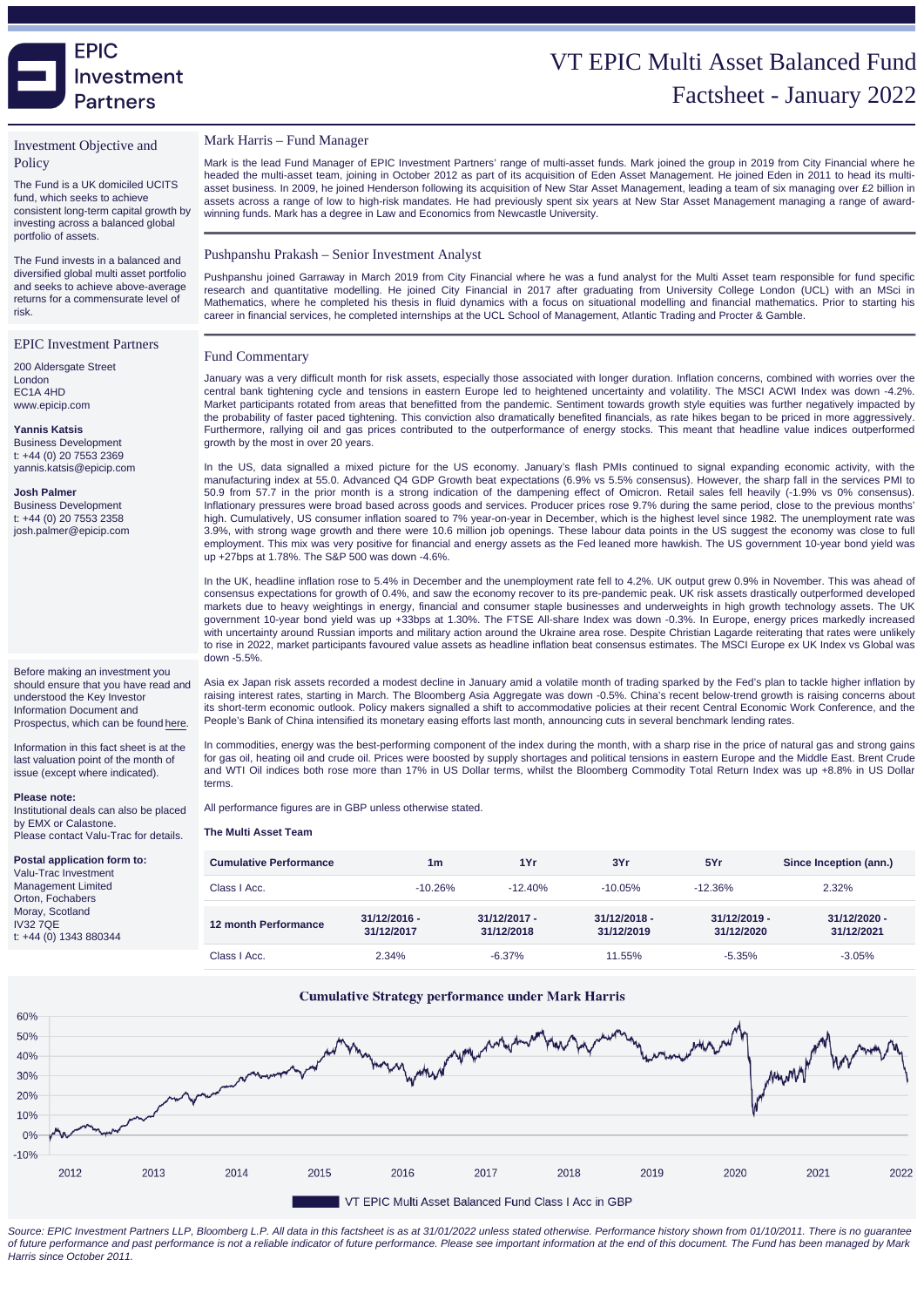

Derivatives VaR Contribution (% of total VaR)



**Monthly Performance – Class I Acc.**

|      | Jan       | Feb      | Mar       | Apr      | May      | Jun      | Jul      | Aug      | <b>Sept</b> | Oct      | <b>Nov</b> | <b>Dec</b> | <b>YTD</b> |
|------|-----------|----------|-----------|----------|----------|----------|----------|----------|-------------|----------|------------|------------|------------|
| 2022 | $-10.26%$ |          |           |          |          |          |          |          |             |          |            |            | $-10.26%$  |
| 2021 | $-0.68%$  | $-2.82%$ | $-5.06%$  | 4.60%    | $-0.67%$ | 4.86%    | $-2.52%$ | 0.67%    | $-0.94%$    | 0.33%    | 1.48%      | $-1.88%$   | $-3.05%$   |
| 2020 | $-2.10%$  | $-7.89%$ | $-16.82%$ | 4.31%    | 6.31%    | 0.61%    | $-2.65%$ | 5.48%    | $-2.40%$    | $-1.91%$ | 9.31%      | 5.27%      | $-5.35%$   |
| 2019 | 2.12%     | $-1.09%$ | $-0.35%$  | 0.44%    | $-0.01%$ | 2.44%    | 3.04%    | $-2.25%$ | 0.15%       | 0.36%    | 1.27%      | 5.07%      | 11.55%     |
| 2018 | 0.33%     | $-1.60%$ | $-2.46%$  | 3.80%    | 1.35%    | $-0.17%$ | 2.44%    | $-0.87%$ | $-1.57%$    | $-2.86%$ | $-4.02%$   | $-0.67%$   | $-6.38%$   |
| 2017 | 0.44%     | 0.60%    | $-0.07%$  | 0.43%    | 0.73%    | $-0.51%$ | 1.23%    | 2.18%    | $-3.94%$    | $-0.30%$ | $-0.01%$   | 1.67%      | 2.34%      |
| 2016 | $-5.16%$  | 0.75%    | 2.02%     | $-1.98%$ | $-0.32%$ | 2.97%    | 5.12%    | $-0.55%$ | 2.64%       | $-1.75%$ | $-0.55%$   | 3.13%      | 6.04%      |
| 2015 | 3.72%     | 0.24%    | 3.79%     | $-2.16%$ | 1.27%    | $-3.64%$ | $-1.00%$ | $-2.84%$ | $-0.64%$    | $-0.98%$ | 0.71%      | 1.01%      | $-0.81%$   |
| 2014 | 1.12%     | 2.36%    | $-0.04%$  | $-0.65%$ | 0.45%    | 0.54%    | 0.42%    | 1.78%    | $-1.26%$    | $-0.13%$ | 1.84%      | 1.82%      | 8.50%      |
| 2013 | 4.87%     | 1.93%    | 1.35%     | 0.02%    | 1.73%    | $-3.46%$ | 3.16%    | $-0.83%$ | 1.66%       | 2.80%    | 0.17%      | 1.24%      | 15.38%     |
| 2012 | 2.59%     | 2.07%    | $-0.43%$  | $-1.34%$ | $-1.87%$ | 0.29%    | 1.59%    | 2.02%    | 2.75%       | 0.56%    | 0.19%      | 0.85%      | 9.54%      |
| 2011 |           |          |           |          |          |          |          |          |             | 3.41%    | $-4.03%$   | 0.65%      | $-0.11%$   |

Source: EPIC Investment Partners LLP, Bloomberg L.P. All data in this factsheet is as at 31/01/2022 unless stated otherwise. Performance history shown from 01/10/2011. There is no guarantee of future performance and past performance is not a reliable indicator of future performance. Please see important information at the end of this document. The Fund has been managed by Mark Harris since October 2011.

# VT EPIC Multi Asset Balanced Fund Factsheet - January 2022

United Kingdom 13.39%

Europe ex UK 7.63%

Asia ex Japan 2.77%

Global Equity 28.23%

Fixed Income 18.22%

Cash & Other 9.51%

Emerging Markets 18.39%

Japan 1.86%

| <b>Top Three Contributors</b>                  | <b>Asset Class</b>  |
|------------------------------------------------|---------------------|
| Ardan UCITS Eden Global Natural Resources Fund | Equity              |
| <b>VPC Specialty Lending Investments</b>       | <b>Fixed Income</b> |
| Prusik Asian Equity Income Fund                | Equity              |
| <b>Bottom Three Contributors</b>               | <b>Asset Class</b>  |
| Polar Capital Global Technology Fund           | Equity              |
| <b>EPIC Global Equity Fund</b>                 | Equity              |
| <b>Blackrock European Dynamic Fund</b>         | Equity              |



| Top 10 Holdings (% NAV)                                     | <b>Asset Class</b> |
|-------------------------------------------------------------|--------------------|
| <b>EPIC Global Equity Fund</b>                              | Equity             |
| Polar Capital Global Technology Fund                        | Equity             |
| <b>VPC Specialty Lending Investments</b>                    | Fixed Income       |
| Hereford Funds Bin Yuan Greater China Fund                  | Equity             |
| <b>Blackrock European Dynamic Fund</b>                      | Equity             |
| <b>Fidelity UK Opportunities Fund</b>                       | Equity             |
| Emerging Markets Internet & E-Commerce UCITS ETF            | Equity             |
| Stratton Street UCITS - Next Generation Global Bond Fund UI | Fixed Income       |
| VT EPIC UK Equity Market Fund                               | Equity             |
| Ardan UCITS Eden Global Natural Resources Fund              | Equity             |

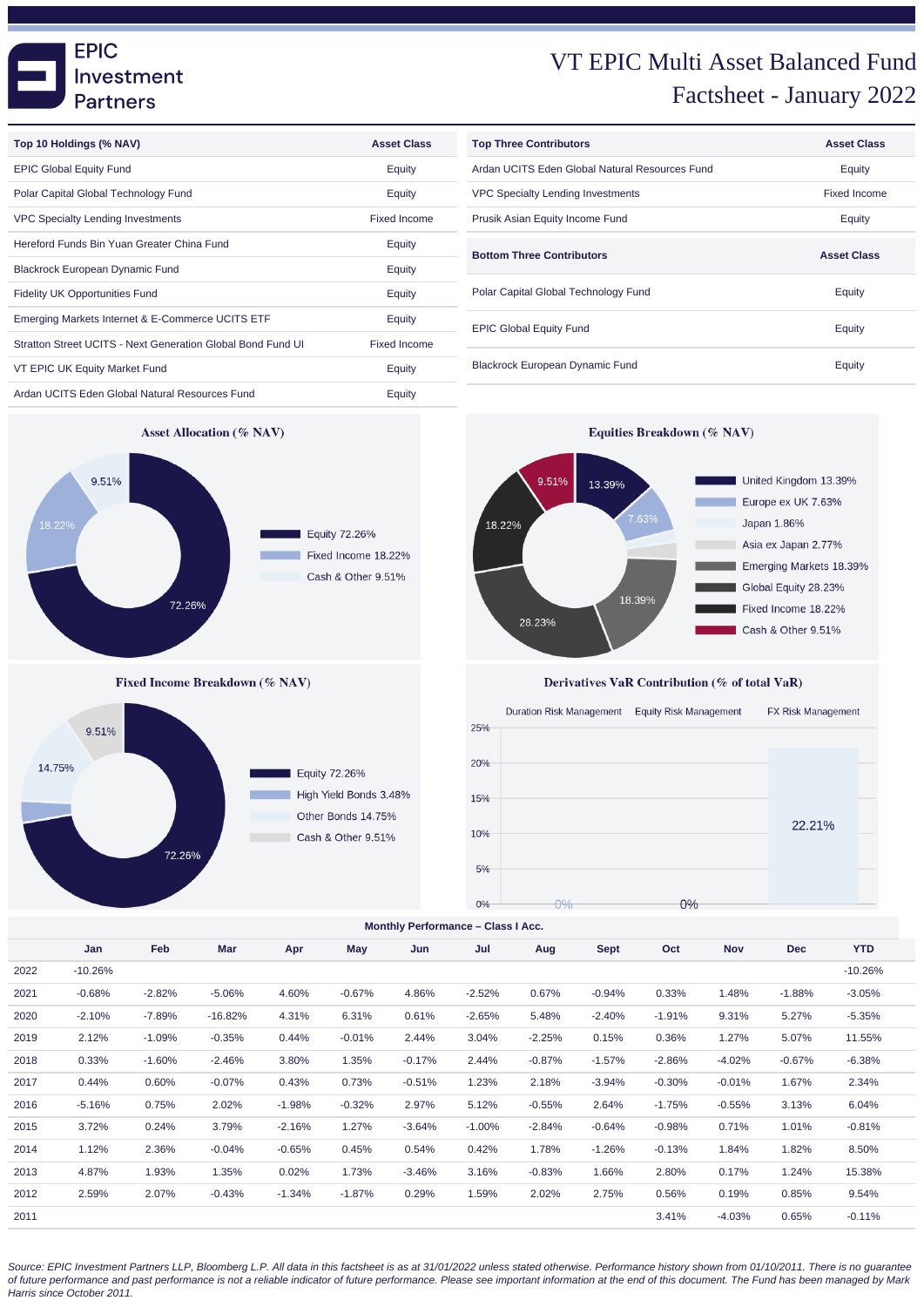

Portfolio Hightlights

| <b>Key Buys</b>                                                    |                                                                                                  |                                                                           |                                                                                                                                                                                                                                                                                                                                                                                                                                                                                                                           |                |                |                |                |  |  |  |  |
|--------------------------------------------------------------------|--------------------------------------------------------------------------------------------------|---------------------------------------------------------------------------|---------------------------------------------------------------------------------------------------------------------------------------------------------------------------------------------------------------------------------------------------------------------------------------------------------------------------------------------------------------------------------------------------------------------------------------------------------------------------------------------------------------------------|----------------|----------------|----------------|----------------|--|--|--|--|
| Name                                                               | Asset<br><b>Class</b>                                                                            | Action                                                                    | Description                                                                                                                                                                                                                                                                                                                                                                                                                                                                                                               |                |                |                |                |  |  |  |  |
| Ardan UCITS Eden<br><b>Global Natural</b><br><b>Resources Fund</b> | Equity                                                                                           | Increased                                                                 | This long-only fund invests in stock and related securities of natural resources assets. The focus is on large cap companies with good<br>liquidity that are within the critical green metals space, which are used for inputs into renewable energy and electric vehicle batteries to<br>assist in the transition towards a more sustainable global economy. We added this fund as we believe this to be a significant structural<br>growth theme over the medium-term and a beneficiary of an inflationary environment. |                |                |                |                |  |  |  |  |
| <b>Key Sells</b>                                                   |                                                                                                  |                                                                           |                                                                                                                                                                                                                                                                                                                                                                                                                                                                                                                           |                |                |                |                |  |  |  |  |
| Name                                                               | Asset<br>Class                                                                                   | Action                                                                    | <b>Description</b>                                                                                                                                                                                                                                                                                                                                                                                                                                                                                                        |                |                |                |                |  |  |  |  |
| <b>Polar Capital Global</b><br><b>Technology Fund</b>              | Equity                                                                                           | Decreased                                                                 | This fund offers access to technology companies with strong growth potential. The fund manager, Nick Evans, is part of an experienced<br>team that has proven its ability to add value in the longer term. We believe that technological innovation will continue to support the<br>technology sector, however we have decreased our holding given the uncertainity around the short to medium-term asset pricing<br>environment.                                                                                         |                |                |                |                |  |  |  |  |
| Legg Mason Japan<br><b>Equity Fund</b>                             | Equity                                                                                           | Decreased                                                                 | Legg Mason Japan Equity invests in small- and mid-cap companies with high growth prospects. The manager is focused on long-term<br>growth themes linked to Japan's ageing population, which we believe provides a structural tailwind to the fund. Whilst we remain<br>positive longer-term, we have reduced this holding signficantly as part of rebalancing the portfolio.                                                                                                                                              |                |                |                |                |  |  |  |  |
| <b>Fund Information</b>                                            |                                                                                                  |                                                                           |                                                                                                                                                                                                                                                                                                                                                                                                                                                                                                                           |                |                |                |                |  |  |  |  |
| <b>Fund Launch Date</b>                                            | 8 November 2013                                                                                  |                                                                           |                                                                                                                                                                                                                                                                                                                                                                                                                                                                                                                           |                |                |                |                |  |  |  |  |
| <b>Fund Size</b>                                                   |                                                                                                  |                                                                           | £15.06M                                                                                                                                                                                                                                                                                                                                                                                                                                                                                                                   |                |                |                |                |  |  |  |  |
| <b>Base Currency</b>                                               | <b>GBP</b>                                                                                       |                                                                           |                                                                                                                                                                                                                                                                                                                                                                                                                                                                                                                           |                |                |                |                |  |  |  |  |
| <b>Pricing Frequencye</b>                                          | 12 noon, Daily                                                                                   |                                                                           |                                                                                                                                                                                                                                                                                                                                                                                                                                                                                                                           |                |                |                |                |  |  |  |  |
| <b>Income Distribution Dates</b>                                   | 30 November (final)<br>31 May (interim)                                                          |                                                                           |                                                                                                                                                                                                                                                                                                                                                                                                                                                                                                                           |                |                |                |                |  |  |  |  |
| <b>Fund Type</b>                                                   | <b>UK UCITS</b>                                                                                  |                                                                           |                                                                                                                                                                                                                                                                                                                                                                                                                                                                                                                           |                |                |                |                |  |  |  |  |
| <b>Accounting Year End</b>                                         |                                                                                                  |                                                                           |                                                                                                                                                                                                                                                                                                                                                                                                                                                                                                                           |                | 30 September   |                |                |  |  |  |  |
|                                                                    | <b>Authorised Corporate Director</b><br>Valu-Trac Investment Management Limited (FCA No: 145168) |                                                                           |                                                                                                                                                                                                                                                                                                                                                                                                                                                                                                                           |                |                |                |                |  |  |  |  |
| <b>Share Class</b>                                                 |                                                                                                  | A Acc.                                                                    | A Inc.                                                                                                                                                                                                                                                                                                                                                                                                                                                                                                                    | I Acc.         | I Inc.         | R Acc.         | R Inc.         |  |  |  |  |
| NAV per Share                                                      |                                                                                                  | £112.6600                                                                 | £94.6900                                                                                                                                                                                                                                                                                                                                                                                                                                                                                                                  | £120.8900      | £99.5700       | £104.1600      | £87.9500       |  |  |  |  |
| Minimum Initial Investment                                         |                                                                                                  | £1,000                                                                    | £1,000                                                                                                                                                                                                                                                                                                                                                                                                                                                                                                                    | £1,000,000     | £1,000,000     | £1,000         | £1,000         |  |  |  |  |
| <b>Minimum Additional</b><br>Investment                            |                                                                                                  | £1,000                                                                    | £1,000                                                                                                                                                                                                                                                                                                                                                                                                                                                                                                                    | £1,000,000     | £1,000,000     | £1,000         | £1,000         |  |  |  |  |
| <b>Entry Charge</b>                                                |                                                                                                  | None (All share classes)                                                  |                                                                                                                                                                                                                                                                                                                                                                                                                                                                                                                           |                |                |                |                |  |  |  |  |
| <b>Entry Charge</b>                                                |                                                                                                  | None (All share classes)                                                  |                                                                                                                                                                                                                                                                                                                                                                                                                                                                                                                           |                |                |                |                |  |  |  |  |
| <b>Dilution Levy</b>                                               |                                                                                                  | Yes, you may be charged a dilution levy on entry to or exit from the Fund |                                                                                                                                                                                                                                                                                                                                                                                                                                                                                                                           |                |                |                |                |  |  |  |  |
| Ongoing Charge (as at 31<br>December 2021)                         | 2.46%<br>2.46%<br>1.71%<br>1.71%<br>1.71%                                                        |                                                                           |                                                                                                                                                                                                                                                                                                                                                                                                                                                                                                                           |                |                | 1.71%          |                |  |  |  |  |
| <b>ISIN</b>                                                        |                                                                                                  | GB00B28CC613                                                              | GB00B28CCB60                                                                                                                                                                                                                                                                                                                                                                                                                                                                                                              | GB00B84XK441   | GB00B89R1H14   | GB00BF2H6830   | GB00BF2H6723   |  |  |  |  |
| <b>Bloomberg Ticker</b>                                            |                                                                                                  | <b>CFGMSAA</b>                                                            | <b>CFGMSAI</b>                                                                                                                                                                                                                                                                                                                                                                                                                                                                                                            | <b>CFMAIAC</b> | <b>CFMABII</b> | <b>CFMABRA</b> | <b>CFMABRI</b> |  |  |  |  |

Source: EPIC Investment Partners LLP, Bloomberg L.P. All data in this factsheet is as at 31/01/2022 unless stated otherwise. Performance history shown from 01/10/2011. There is no guarantee of future performance and past performance is not a reliable indicator of future performance. Please see important information at the end of this document. The Fund has been managed by Mark Harris since October 2011.